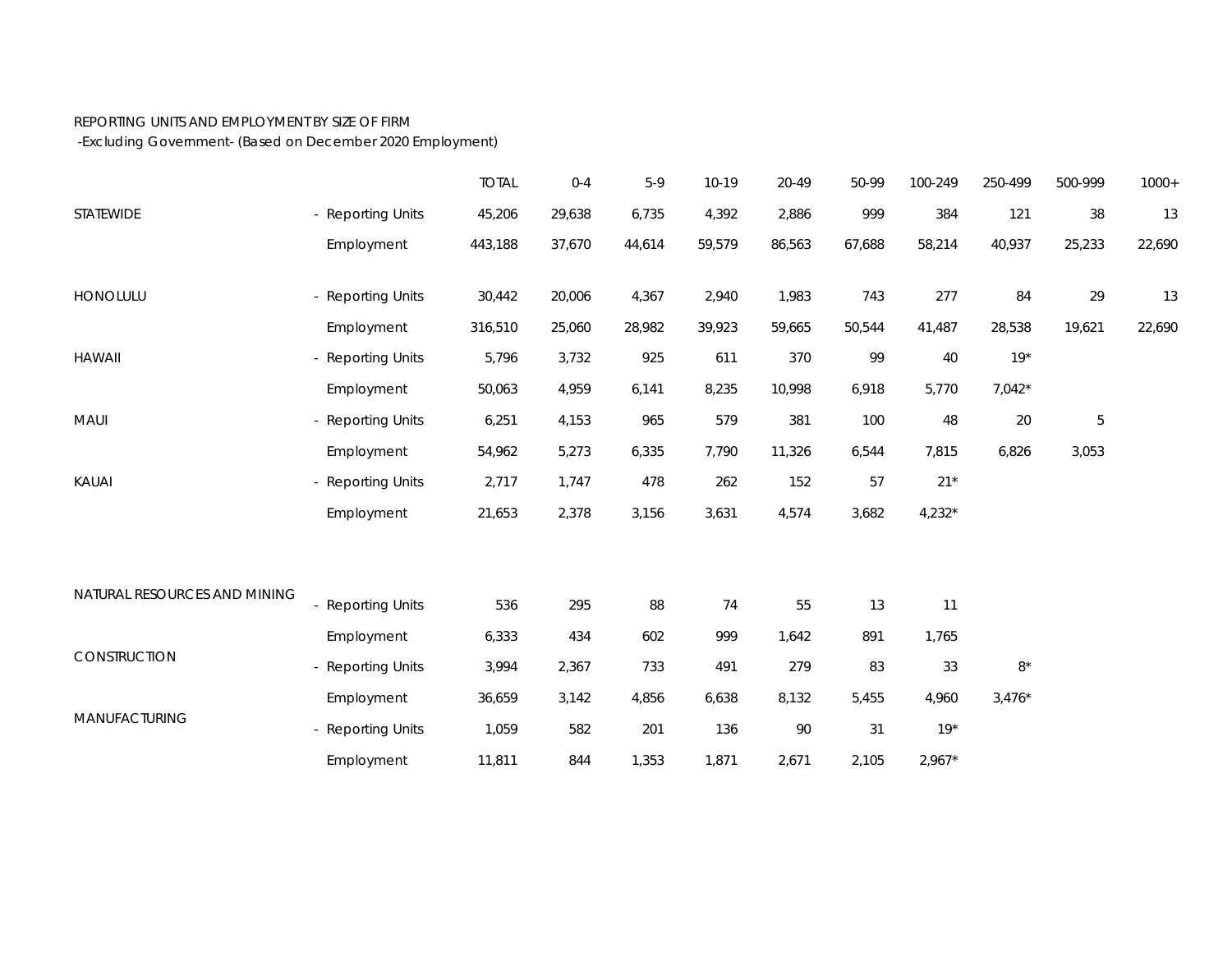## REPORTING UNITS AND EMPLOYMENT BY SIZE OF FIRM

-Excluding Government- (Based on December 2020 Employment)

| <b>WHOLESALE TRADE</b>                                                                                    |                        | <b>TOTAL</b> | $0 - 4$ | $5-9$ | $10 - 19$ | 20-49  | 50-99  | 100-249     | 250-499  | 500-999     | $1000+$ |
|-----------------------------------------------------------------------------------------------------------|------------------------|--------------|---------|-------|-----------|--------|--------|-------------|----------|-------------|---------|
|                                                                                                           | - Reporting Units      | 2,069        | 1,358   | 312   | 214       | 124    | 45     | $16*$       |          |             |         |
| RETAIL TRADE                                                                                              | Employment             | 15,961       | 1,864   | 2,080 | 2,869     | 3,528  | 3,083  | $2,537*$    |          |             |         |
|                                                                                                           | - Reporting Units      | 4,667        | 2,525   | 849   | 656       | 361    | 185    | 57          | 31       | 3           |         |
| <b>TRANSPORTATION AND UTILITIES</b>                                                                       | Employment             | 63,076       | 3,863   | 5,700 | 8,824     | 11,000 | 12,756 | 8,577       | 10,811   | 1,545       |         |
|                                                                                                           | - Reporting Units      | 1,269        | 727     | 182   | 143       | 126    | 52     | 18          | 14       | $7^*$       |         |
|                                                                                                           | Employment             | 26,264       | 895     | 1,180 | 2,023     | 3,762  | 3,549  | 2,900       | 4,467    | $7,488*$    |         |
| <b>INFORMATION</b>                                                                                        | - Reporting Units      | 947          | 726     | 100   | 49        | 47     | 13     | 8           | $4^*$    |             |         |
| FINANCE AND INSURANCE                                                                                     | Employment             | 7,212        | 750     | 689   | 688       | 1,372  | 935    | 1,171       | $1,607*$ |             |         |
|                                                                                                           | - Reporting Units      | 1,784        | 1,180   | 317   | 172       | 66     | 28     | 13          | 5        | $\sqrt{3}$  |         |
| REAL ESTATE AND RENTAL AND<br><b>LEASING</b><br>PROFESSIONAL, SCIENTIFIC AND<br><b>TECHNICAL SERVICES</b> | Employment             | 15,995       | 1,861   | 2,049 | 2,282     | 1,956  | 1,979  | 2,083       | 1,497    | 2,288       |         |
|                                                                                                           | - Reporting Units      | 2,141        | 1,623   | 310   | 112       | 70     | 18     | $8^{\star}$ |          |             |         |
|                                                                                                           | Employment             | 10,295       | 2,125   | 1,988 | 1,460     | 2,073  | 1,309  | $1,340*$    |          |             |         |
|                                                                                                           | - Reporting Units      | 5,197        | 4,077   | 579   | 296       | 172    | 55     | $18*$       |          |             |         |
|                                                                                                           | Employment             | 24,405       | 4,852   | 3,756 | 3,987     | 4,940  | 3,630  | $3,240*$    |          |             |         |
| <b>MANAGEMENT OF COMPANIES AND</b><br><b>ENTERPRISES</b>                                                  | - Reporting Units      | 443          | 260     | 63    | 48        | 38     | 21     | 9           | $4^*$    |             |         |
| ADMINISTRATIVE & SUPPORT & WASTE<br><b>MANAGEMENT &amp; REMEDIATION</b><br><b>SERVICES</b>                | Employment             | 8,073        | 360     | 413   | 673       | 1,202  | 1,517  | 1,384       | $2,524*$ |             |         |
|                                                                                                           | <b>Reporting Units</b> | 2,911        | 2,030   | 358   | 241       | 149    | 68     | 48          | 12       | $5^{\star}$ |         |
|                                                                                                           | Employment             | 34,051       | 2,170   | 2,348 | 3,267     | 4,769  | 4,713  | 7,470       | 4,030    | $5,284*$    |         |